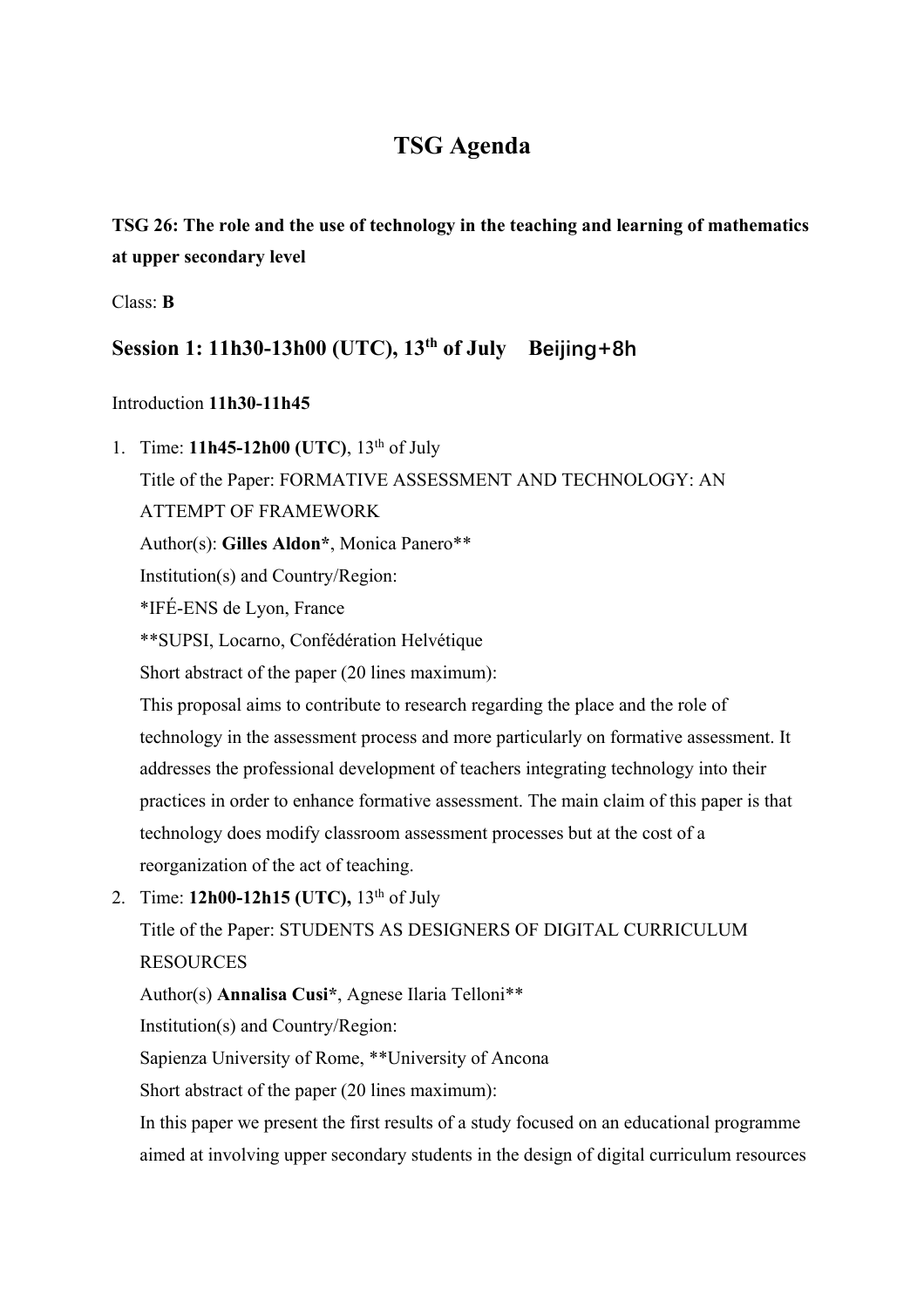(DCR) using the GeoGebra software. We characterize the praxeologies, developed by the students in relation to the task of DCR-design, through the analysis of the reflections they proposed during semi-structured interviews at the end of the educational programme. Our characterization of students praxeologies highlighted their awareness both on the characteristics of the DCR that supports students learning and on the role of the design process in fostering the designers learning itself.

### 3. Time: **12h15-12h30 (UTC),** 13th of July

Title of the Paper: STRAIGHTENING THE BEND: SEQUENCING EMBODIED EXPERIENCES WITH HIGH AND LOW-TECH DESIGNS FOR THE NOTION OF RADIAN

Author(s): **Rosa Annalucia Alberto**, Anna Shvarts, Arthur Bakker, Paul Drijvers Institution(s) and Country/Region

Freudenthal Institute, Faculty of Science, Utrecht University, the Netherlands Short abstract of the paper (20 lines maximum):

We aim to support students to move from calculation to reasoning strategies in trigonometry by the design of technology-enhanced learning activities inspired by embodied mathematical cognition and embodied design. From a previous design cycle we conjectured that novel mathematical relations need to be enacted physically to provide opportunities to actively conceptualize these relations. We follow up on this by exploring embodied interactions that foster students understanding of the input of trigonometric function in the unit circle and the sine graph. Students appeared to lack physical experience with measuring circular arc lengths and using the radius as a unit of measurement. Low-tech paper materials seem to afford sensible enactments like folding and bending better than would digital materials. We present three activities that sequentially reify embodied experiences to enable students to measure digitally an arc length using the circumference measured in radii.

#### Discussion **12h30-13h00**

………………………………………….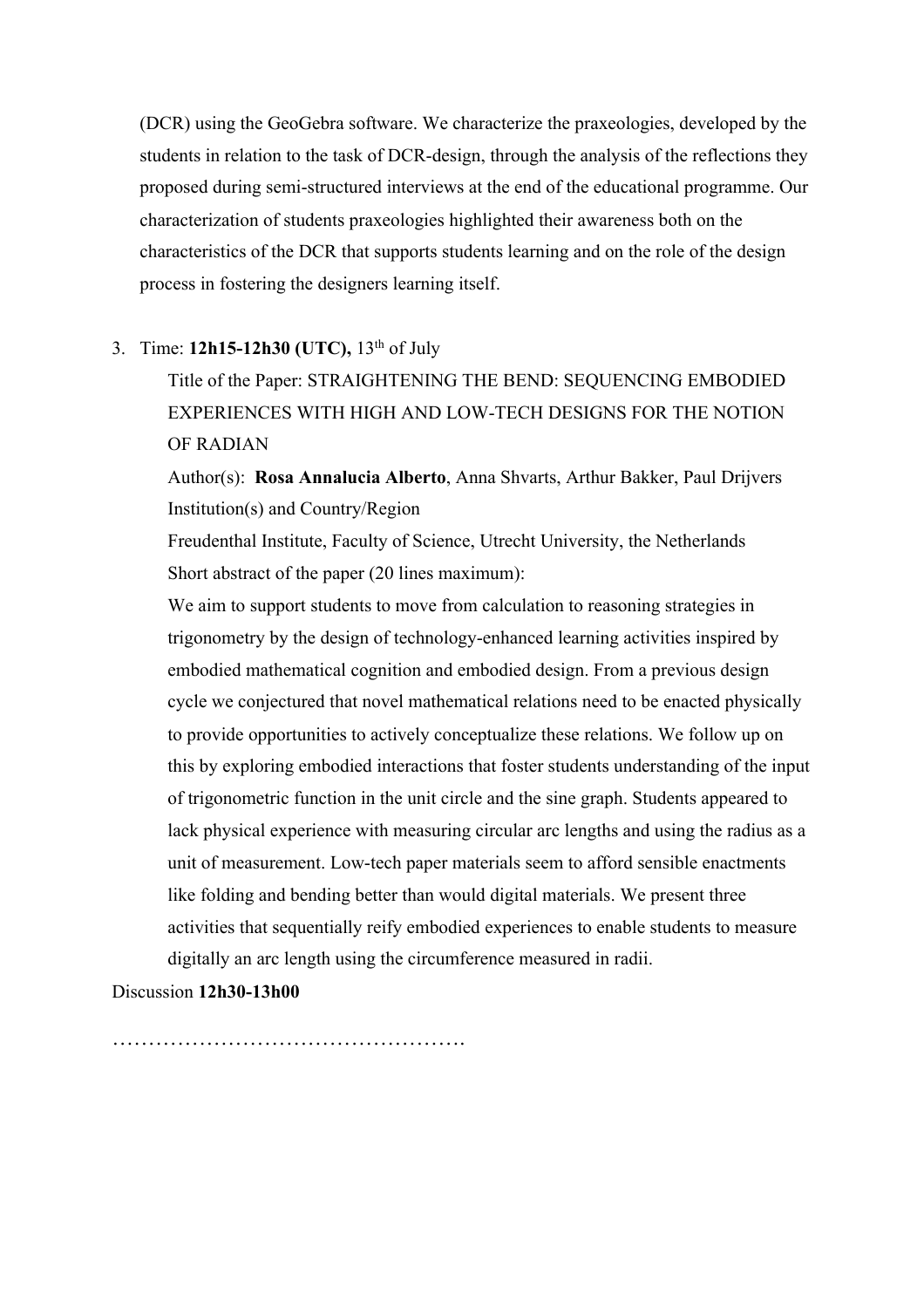## **Session 2: 13h30-15h00 (UTC), 16<sup>th</sup> of July**

#### Introduction **13h30-13h40**

1. Time: **13h40-13h45 (UTC),** 16th of July

Title of the Paper: QUESTIONS OF DESIGN RESEARCH: A TECHNOLOGY MATHEMATICS LESSON FRAMED BY THE DIDACTICAL TRIANGLE Author(s): Marie Joubert, Geoff Wake, Marc North Institution(s) and Country/Region University of Nottingham, Great Britain Short abstract of the paper (20 lines maximum): This paper concerns the process of design research, within the context of teaching a

technology mathematics lesson in Further Education colleges in England. It explains the context, then uses the didactic triangle to frame an analysis of the design requirements for a lesson on factors and multiples. Having determined the design requirements, an example of a lesson is given, with an explanation of how it meets the requirements. It concludes that, although the design requirements have been met, the end product perhaps lacks a sufficiently coherent narrative. It ends by speculating on whether a fourth vertex, to represent technology, should have been added to the didactic triangle or whether there is a way of capturing a coherent narrative within the design requirements.

2. Time: **13h45-13h50 (UTC),** 16th of July

# Title of the Paper: MERLO ITEM AS BOUNDARY OBJECT IN TEACHERS PROFESSIONAL DEVELOPMENT

Author(s): Ornella Robutti\*, **Theodosia Prodromou**\*\*, Gilles Aldon\*\*\*

Institution(s) and Country/Region

\* University of Torino, Italy \*\* University of New England, Australia, \*\*\*IFÉ-ENS de Lyon, France

Short abstract of the paper (20 lines maximum):

This paper is focused on the possibility to consider Meaning Equivalence Reusable Learning Objects (MERLO) item as a boundary object in crossing the boundary between two communities: researchers and teachers. The boundary crossing is seen as a process of transformation that can influence a modification (more or less stable) in the praxeologies of the teachers. Primary pre-service teachers are engaged in this experiment, during their professional development. Results are on the possible existing intertwining of their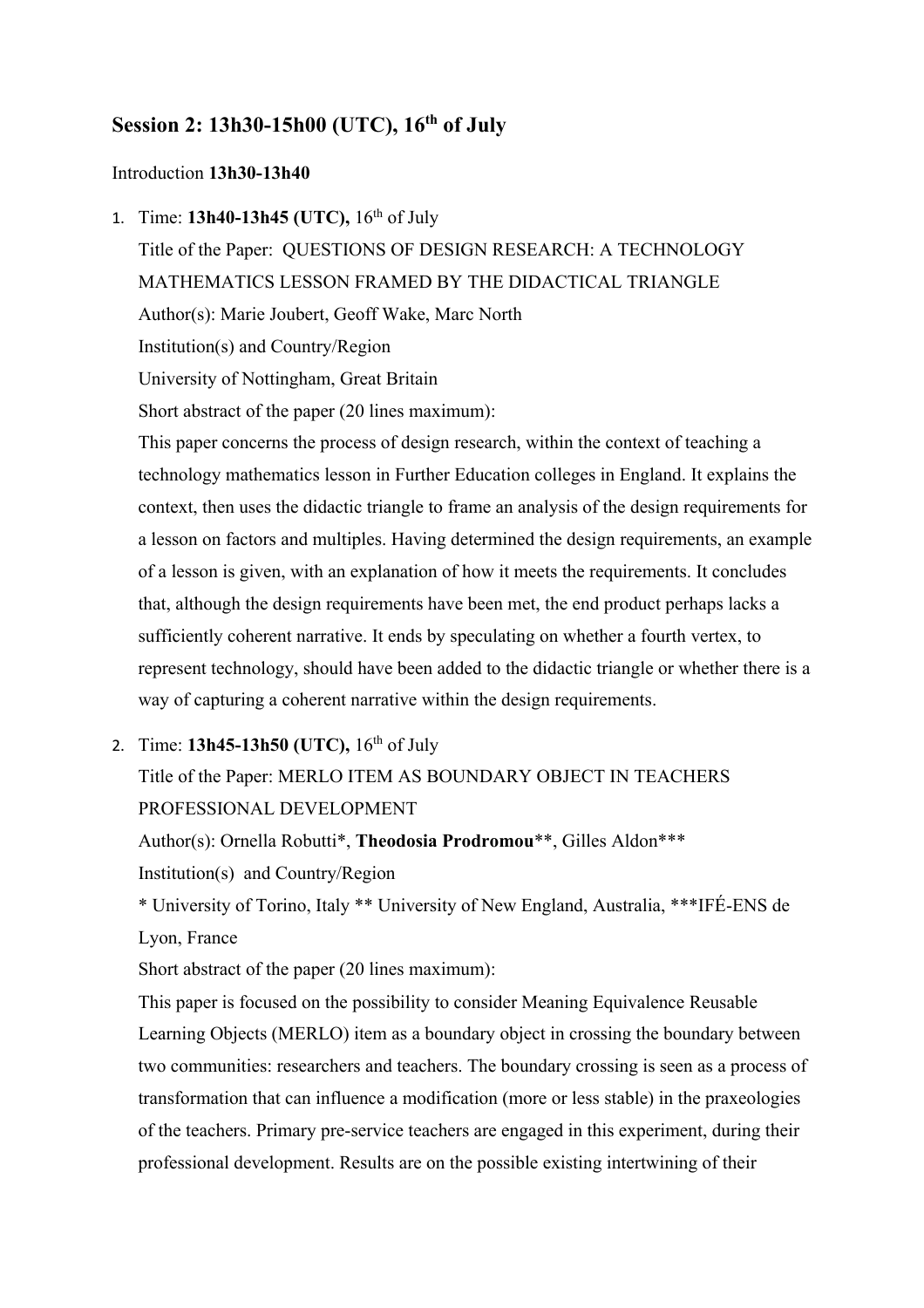praxeologies and the MERLO items they produce, seen as boundary objects in their evolution over time. For this reason, the frame by Akkermann and Bakker for boundary crossing is particularly useful to connect the parallel evolutions of praxeologies on one side and MERLO item on the other side.

### 3. Time: **13h50-13h55 (UTC),** 16th of July

Title of the Paper: ACCEPTABILITY OF THE PROPOSED MULTIMEDIA INSTRUCTIONAL MODULE IN SELECTED PRE-CALCULUS TOPICS AMONG STEM STUDENTS OF MUNTINLUPA NATIONAL HIGH SCHOOL

Author(s): **Maxima Joyosa Acelajado**, Arlene B. Miyas

Institution(s) and Country/Region

\*De La Salle University-Manila \*\*Muntinlupa National High School, Main Short abstract of the paper (20 lines maximum):

Efforts to achieve excellence in mathematics paved the way to think of ways and actions that would help learners with mathematics learning difficulties as well as problems related to class attendance and facility in understanding. With the emergence of multimedia, a new technology tool was developed to address these problems: the Multimedia Instructional Module (MIM). To evaluate its acceptability, a quasi-experimental research method was employed to randomly selected grade 11 STEM learners of Muntinlupa National High School-Main who served as experimental and control groups. The experimental group used the MIM while the control group was exposed to the Conventional Teaching Approach (CTA) in the delivery of selected topics in Pre-calculus. A teacher-made test and a researcher-made survey questionnaire were used to gather data. Statistically significant difference in the posttest mean scores between the two groups revealed that the experimental group performed better and that the participants of this group perceived the MIM to be Highly Acceptable.

## 4. Time: **13h55-14h00 (UTC),** 16th of July

## Title of the Paper: TWITTER, EMOTION AND MATHEMATICS

Author(s): **Mario Sanchez Aguilar**

Institution(s) and Country/Region

Instituto Politecnico Nacional, CICATA Legaria, Mexico City, MX

Short abstract of the paper (20 lines maximum):

Although twitter has been proposed as a tool to engage mathematics students in and out of the classroom and to positively impact their learning of mathematics, in this article it is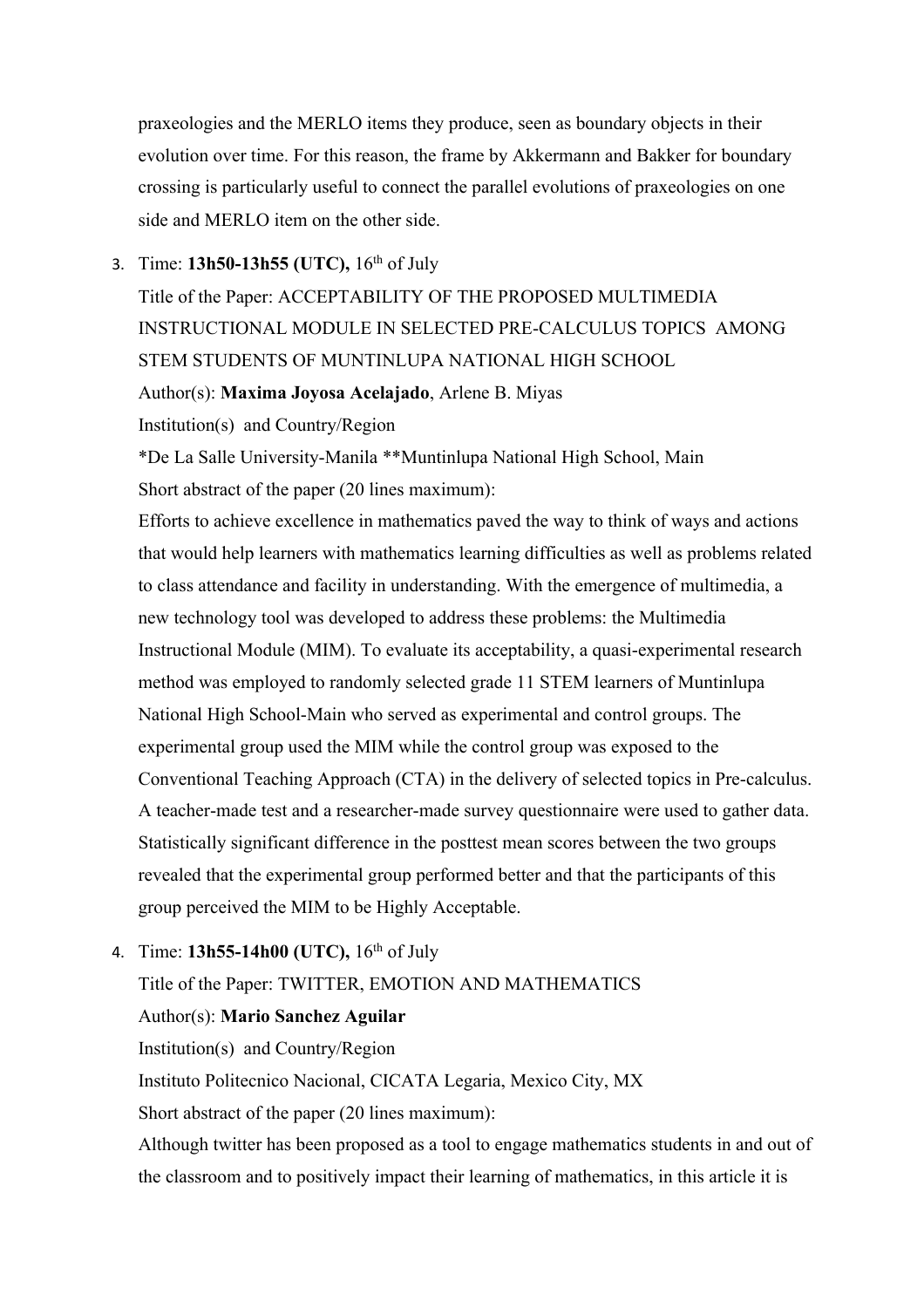argued that this social network can serve as a medium that provides us with an insight into students emotional experiences related to the teaching and learning of mathematics. To illustrate this, a selection and categorization of tweets about mathematics is presented. The categories in which the tweets are organized are: (1) mathematics its difficult, (2) mathematics is useless,  $(3)$  mathematics tests,  $(4)$  I like mathematics, and  $(5)$  love and mathematics.

#### Discussion **14h00-14h25**

5. Time: **14h25-14h30 (UTC),** 16th of July Title of the Paper: INTEGRATING GEOGEBRA IN CLASSROOM TEACHING OF 3D

GEOMETRY: CONTRASTING A FRENCH AND A CHINESE CASES

#### Author(s): **Mingyu Shao**

Institution(s) and Country/Region

East China Normal University, China/ENS de Lyon, France

Short abstract of the paper (20 lines maximum):

Drawing on the instrumental orchestration and the instrumental genesis frameworks, this paper contrasted the case of a Chinese mathematics teacher with a French one, investigating how they have managed to integrate GeoGebra in their class on 3D geometry. The analysis results opened some perspectives for further investigation, including teachers' documentation work before the class, and the factors that could influence their choices of instrumental orchestration.

#### 6. Time: **14h30-14h35 (UTC),** 16th of July

Title of the Paper: MATHEMATICS PROSPECTIVE TEACHER DISPLAY OF TECHNOLOGICAL CONTENT KNOWLEDGE IN A GEOGEBRA-BASED ENVIRONMENT

#### Author(s): **Kim Agatha Ramatlapana**

Institution(s) and Country/Region

Botswana Open University, Gaborone, BW

Short abstract of the paper (20 lines maximum):

I explore geometry technological content knowledge displayed by mathematics prospective teachers when working on a high school circle geometry task within a GeoGebra-based environment. The investigation was conducted by probing into six prospective mathematics teachers thinking as displayed in their solutions to the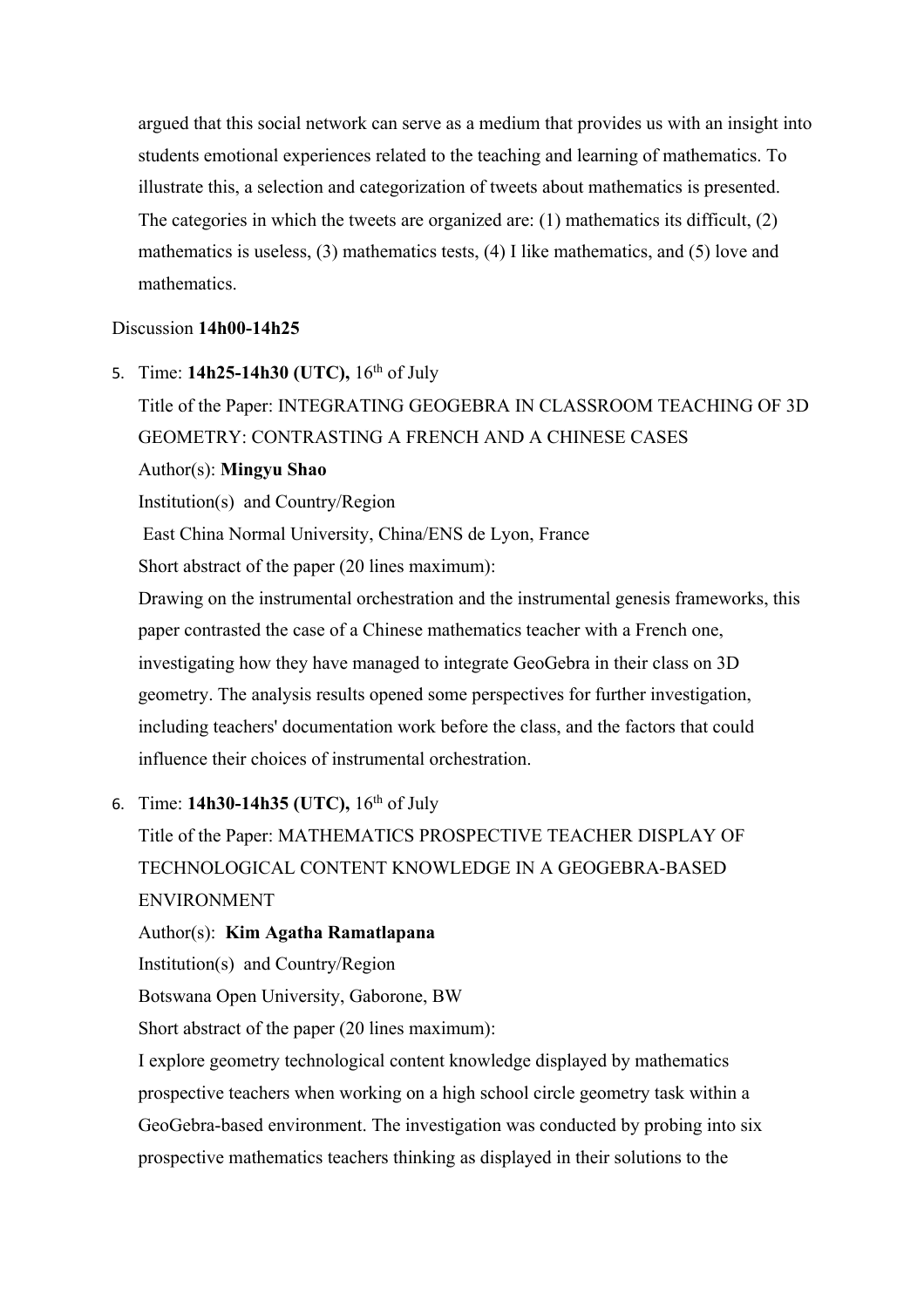technological content knowledge-based task. I examined what do the GeoGebra constructions reveal about the prospective teachers competence with geometry diagrams within a GeoGebra environment. The narratives and constructions were expected to reflect the teachers ability to transform the statements from a static environment to a dynamic construction employing GeoGebra as a construction tool. The affordances and constraints of GeoGebra when making connections between the construction and geometric principles emerged.

#### 7. Time: **14h35-14h40 (UTC),** 16th of July

Title of the Paper: AN IMPLEMENTATION OF TECHNOLOGICAL PEDAGOGICAL CONTENT KNOWLEDGE FRAMEWORK FOR ANALISING THE DESING OF TASKS IN AN DIGITAL ENVIRONMENT

Author(s): **Carolina Guerrero Ortiz** 

Institution(s) and Country/Region

Pontificia Universidad Catolica de Valparaiso, Valparaiso, CL

Short abstract of the paper (20 lines maximum):

With support on the Technological Pedagogical Content Knowledge (TPACK) framework and following a qualitative perspective some tasks designed by preservice mathematics teachers are analyzed. Through analyzing the characteristics of the tasks designed by the participants elements related to the domains of TPACK are identified. In this process aspects related to modelling, simulation, visualization and the use of the tools of a Dynamic Geometrical System (DGS) highlighted. This work allows us to know how in the tasks design the preservice teachers knowledge can be evidenced, the results also show how they conceptualize modelling in a technological environment.

Discussion **14h40-15h00**

…………………………………………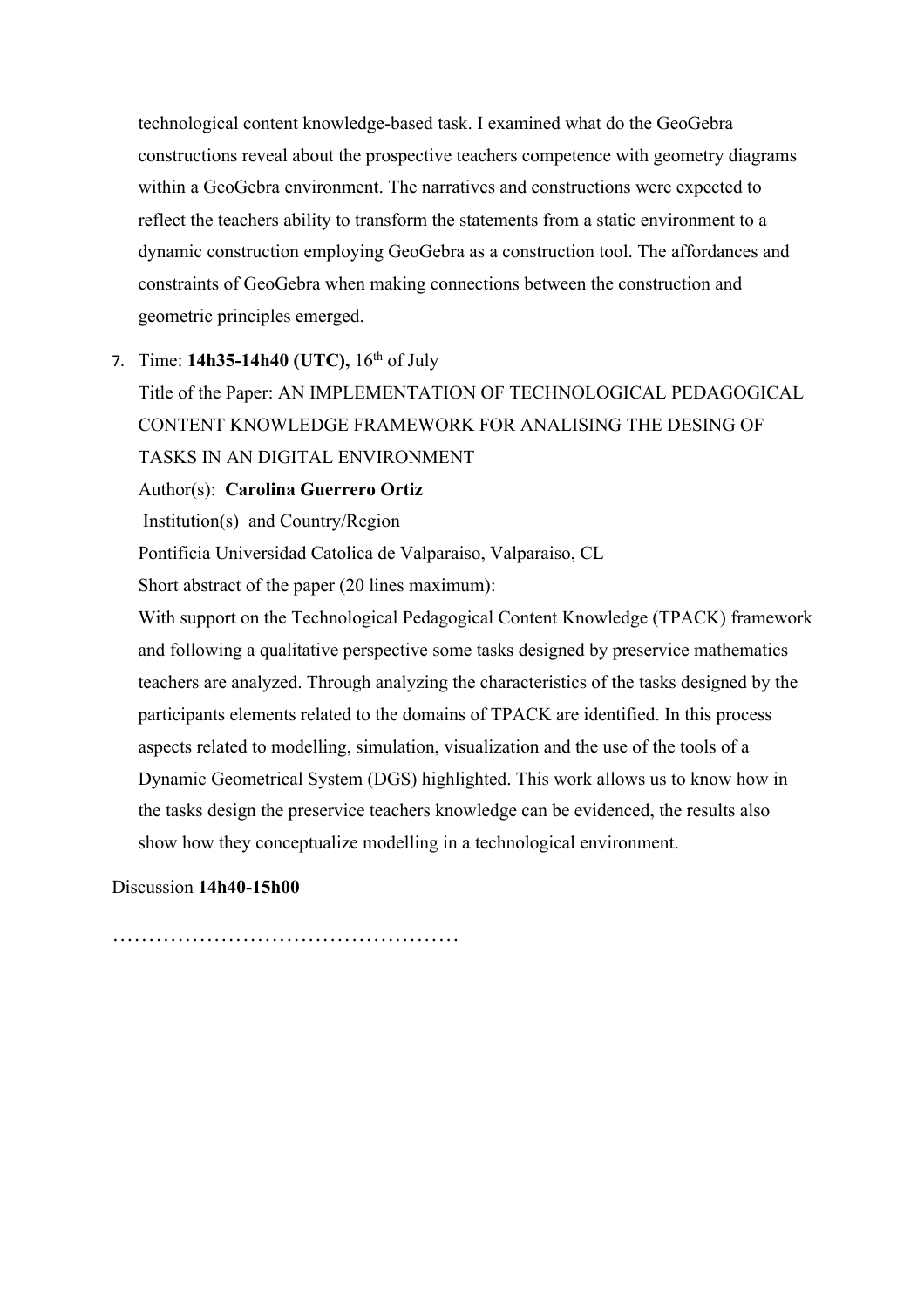## **Session 3, 6h30 – 8h30 (UTC) 17th of July**

#### Introduction **6h30-6h40**

1. Time: **6h40-6h45 (UTC),** 17th of July

Title of the Paper: MATHEMATICS VR TEACHING DESIGN MODE AND ITS PRACTICE AT UPPER SECONDARY LEVEL: BASED ON VR ALL-IN-ONE **COMPUTER** 

Author(s): **Jijian Lu**, Xiaoyuan Shen, Yi Lv

Institution(s) and Country/Region

Hangzhou Normal University, Hangzhou, CN

Short abstract of the paper (20 lines maximum):

In order to solve the limitations of traditional online, VR head display and VR glasses in students' collaborative interaction and integration in mathematics teaching at upper secondary level, we built mathematics VR teaching design mode, which include resource selection, interaction design, development and innovation. Combined with the mathematics VR teaching resources of volume of combination -using rainbow cube, we also applied the mathematics VR teaching design mode to practice and found that it is effective.

#### 2. Time: **6h45-6h50 (UTC)**, 17th of July

Title of the Paper: MOBILIZING MATHEMATICS: HOW TECHNOLOGY ENHANCES EMBODIED LEARNING

#### Author(s): **Stefan Rothschuh**

Institution(s) and Country/Region

University of Calgary, Calgary, CA

Short abstract of the paper (20 lines maximum):

This paper discusses the theoretical considerations and the practical implementation of my dissertation research on technologically enhanced embodied mathematics learning. My research is seeking to study and improve the practice of learning and teaching mathematical functions at the secondary school level by incorporating embodied learning designs. It draws on established theories of how individuals learn mathematics, recent developments that aim to incorporate embodiment and technology in mathematics learning processes, and the desire to study learning where it naturally occurs. Using a design-based research approach, the researcher and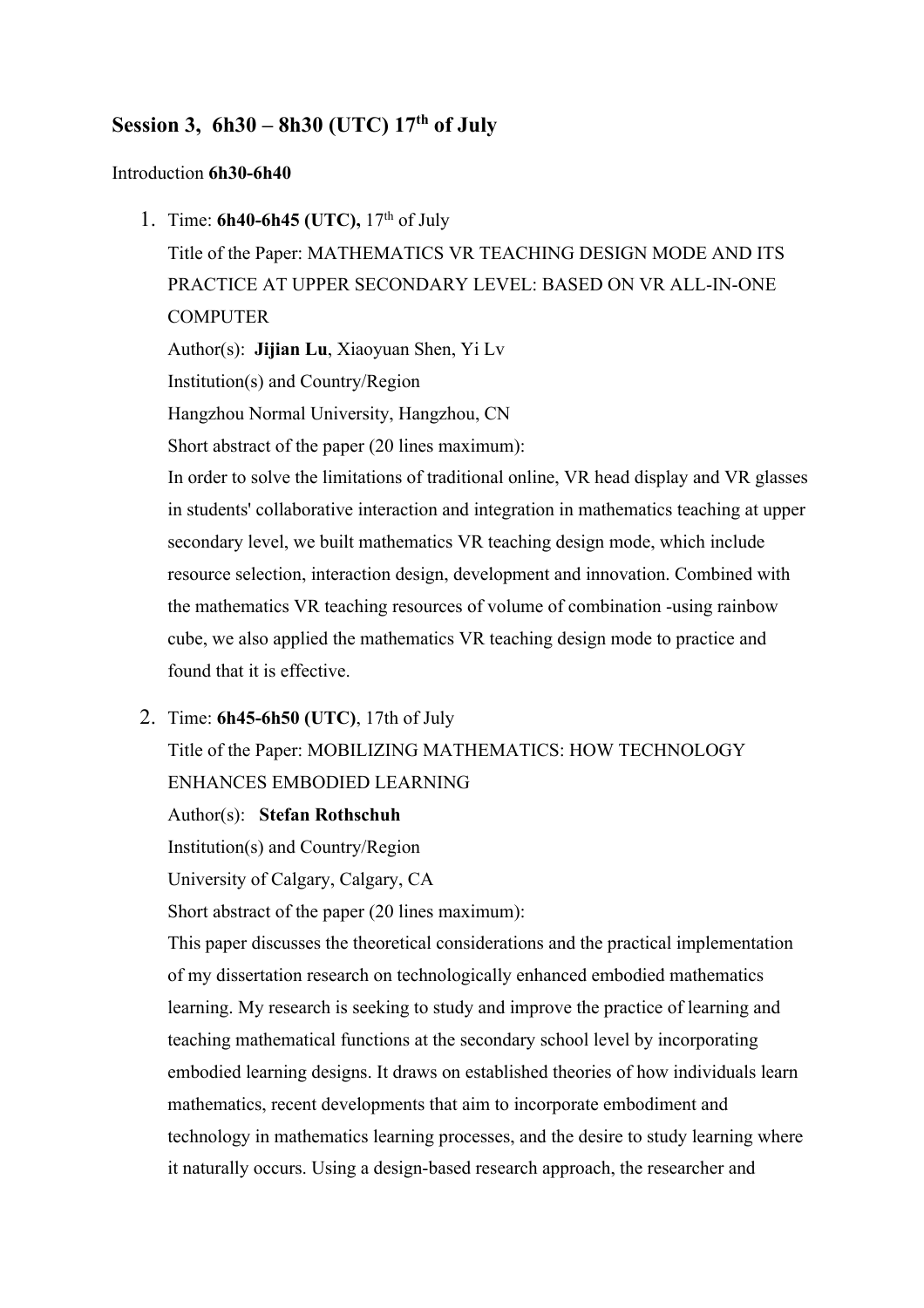partnering teachers developed and implemented a set of technologically enhanced embodied lesson designs. Over the course of three iterations, designs were continuously revised and improved to advance classroom practices that promote embodied learning of the function concept, and harmonize technology-integration in these learning environments. In-class video recordings enable the close study of moments that entail rich mathematics learning and how it unfolded in classrooms. Preliminary findings of my dissertation research will be shared.

#### 3. Time: **6h50-6h55 (UTC)**, 17th of July

Title of the Paper: THE READING AND THE COMPREHENSION OF MATHEMATICS TEXT: AN EYE-TRACKING STUDY WITH PRIMARY PRE-SERVICE TEACHERS

Author(s): Roberto Capone, Federica Ferretti, Alessandro Gambini, **Camilla Spagnolo**

Institution(s) and Country/Region

Free University of Bolzano/Bozen, Forli, IT

Short abstract of the paper (20 lines maximum):

The central role of argumentation in the teaching-learning process is internationally recognized. Interdisciplinary studies have shown how much the type of text affects a student's reading and, consequently, their performance. Selective readings with focus on some textual elements considered essential, often lead to a lack of understanding of the problematic situation. The present research, carry out with the innovative tool of eye track, shows a first exploratory study conducted with primary pre-service teachers while dealing with mathematics texts.

#### 4. Time: **6h55-7h00 (UTC)**, 17th of July

Title of the Paper: COMPUTATIONAL THINKING FOR MATHEMATICAL LEARNING

Author(s): **Yahya Tabesh**

Institution(s) and Country/Region

Polyup Research, US

Short abstract of the paper (20 lines maximum):

We will present an intuitive digital learning model, which is focused on problem solving through computational thinking and is targeted to empower teenagers. The proposed model is a hands-on interactive web platform for mathematical problem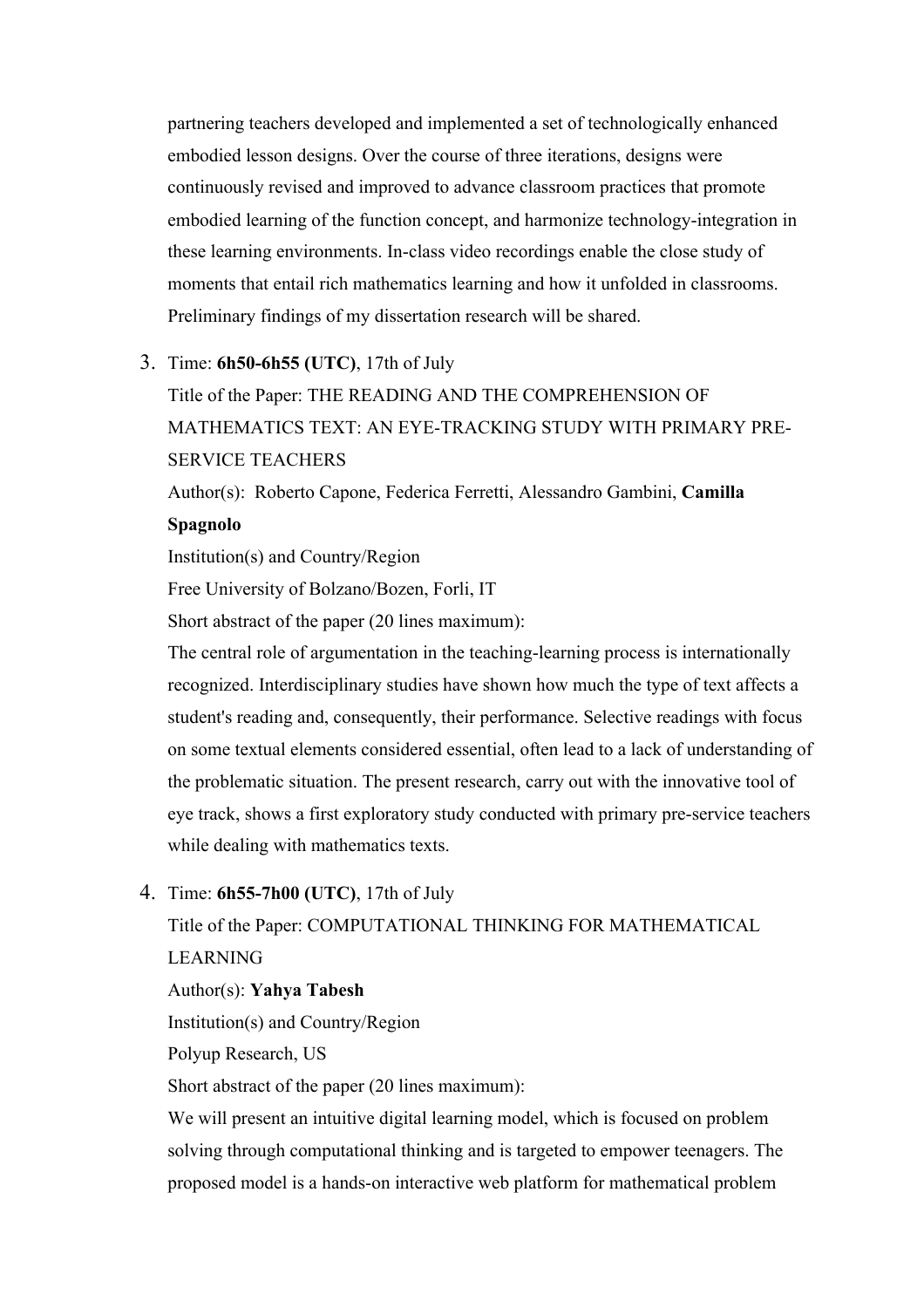solving that enables creative engagement, develops mathematical skills, and supports a growth mathematical mindset. We illustrate the benefits arising from engaging youth with progressively more complex tasks and giving them increased ownership of their learning. As a foundation, we consider the use-modify-create framework to offer a helpful progression for developing mathematical thinking. We will present a computational thinking playground and a functional programming paradigm in a platform for creative problem solving. In this platform we can use models and simulations to represent phenomena which, by playing with a mathematical framework, will be learned through creative and innovative thinking. The gained knowledge and skills of this cognitive learning both empower learners and enhance creativity.

#### Discussion **7h00-7h25**

5. Time: **7h25-7h30 (UTC)**, 17th of July

Title of the Paper: STUDENTS' UNDERSTANDING OF THE NOTION OF COLLINEAR VECTORS IN DYNAMIC GEOMETRY ENVIRONMENT Author(s): **Jose Orozco-Santiago**, CARLOS ARMANDO CUEVAS VALLEJO, Luc Trouche

Institution(s) and Country/Region

CINVESTAV, Mexico City, MX

Short abstract of the paper (20 lines maximum):

The purpose of this study is to analyze students work in performing elementary linear algebra tasks, particularly regarding collinear vectors. We designed the tasks considering the potential of the dragging tool in a dynamic geometry environment. The tasks were assigned in a linear algebra course in engineering, and the work of one student was analyzed, as a case study, to examine the actions instrumented under the framework of instrumental genesis. The study is part of a broader research project based on a sequence of didactic tasks to introduce the concepts of eigenvalues and eigenvectors using collinearity.

6. Time: **7h30-7h35 (UTC)**, 17th of July

Title of the Paper: ENHANCING METACOGNITION BY USING FLIPPING CLASSROOM WITH GEOGEBRA

Author(s): **Chak Him Fung**, Poon Kin-Keung, Michael Besser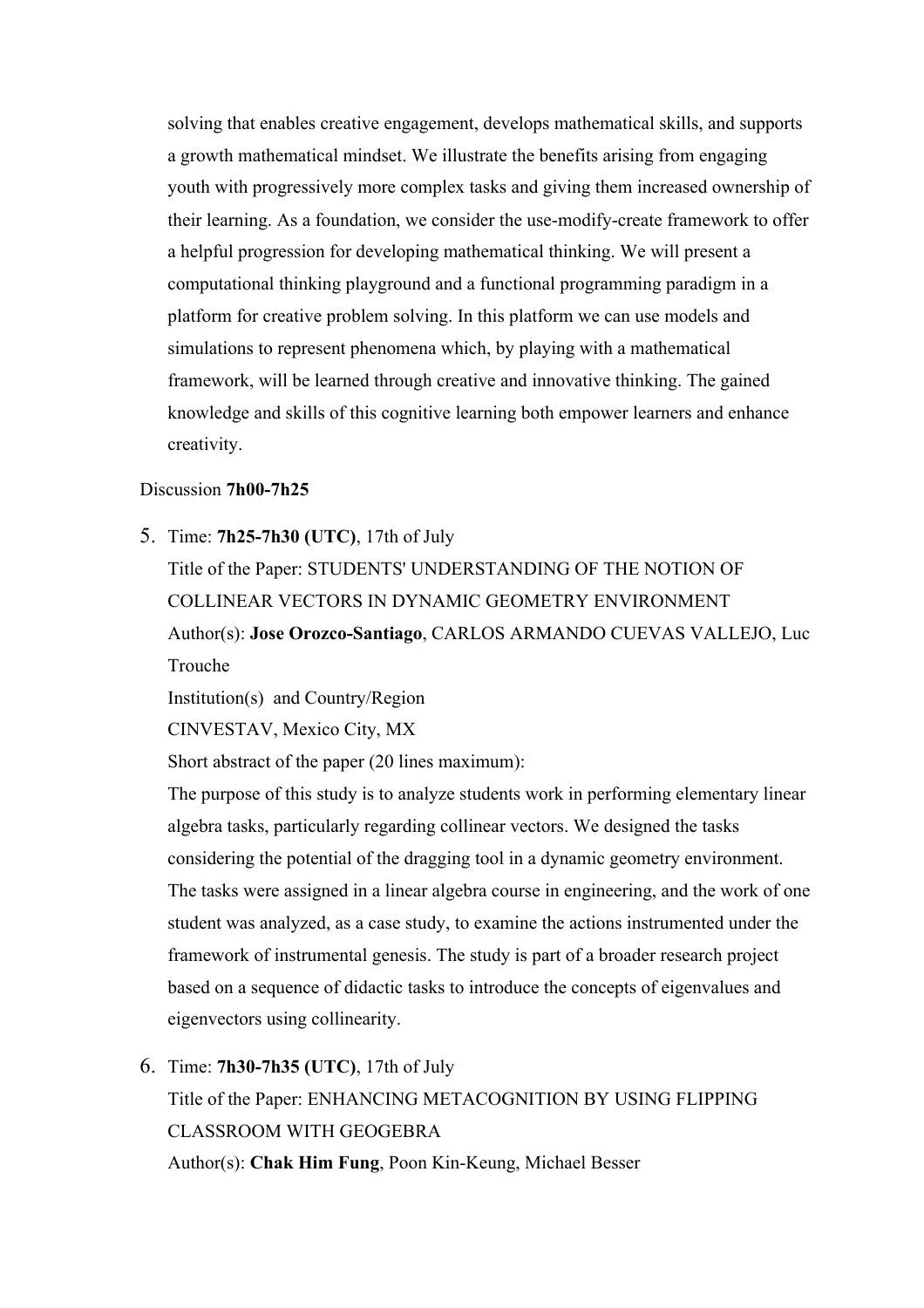Institution(s) and Country/Region

Education University of Hong Kong, Hong Kong, HK

Short abstract of the paper (20 lines maximum):

Flipping classroom (FC) has becoming more and more popular recently. By shifting the in-class instruction section into the pre-class section, more meaningful activities could be applied and thus it could benefit the teaching and learning process theoretically. However, video may not be the best pre-class material and educators are now looking for possible alternatives. In this study, GeoGebra is proposed as an alternative and its effect are investigated in terms of metacognition development among students. Three classes of 161 students, who were studying form 4 (Grade 10) in a senior secondary school in China, were recruited and a 3x2 ANOVA (three groups with pre-test and post-test) was conducted. The result revealed that the main effect of the metacognition  $(F(1,158)=68.16, <0.01, 2=.301)$  was significant while the interaction between the metacognition and the teaching methods  $(F(2, 158)=0.641)$ , =.528, 2=.008) was not significant. It further suggested that the FC supported by GeoGebra is an effective teaching method in terms of students metacognition development.

#### 7. Time: **7h35-7h40 (UTC)**, 17th of July

Title of the Paper: STUDENTS COPING WITH A POST-16 MATHEMATICS COURSE: FLIPPED LEARNING, SELF-REGULATION AND TECHNOLOGY Author(s): **Sofya Lyakhova**, Marie Joubert, Dominic Richard Oakes Institution(s) and Country/Region Swansea University, Swansea, GB

Short abstract of the paper (20 lines maximum):

In 2010 the Further Mathematics Support Programme Wales (FMSPW) was set up in Wales, UK, with the aim of supporting state-funded schools in offering an advanced post-16 mathematics course of Further Mathematics whenever the schools could not timetable the course. The study considers the findings of two research projects which employed technology to compensate for the lack of in-school resources. Using the theory of self-regulation and a construct of mathematical resilience we argue that there are learner benefits for implementing flipped learning environments going beyond simply granting access to the course.

#### Discussion **7h40-8h00**